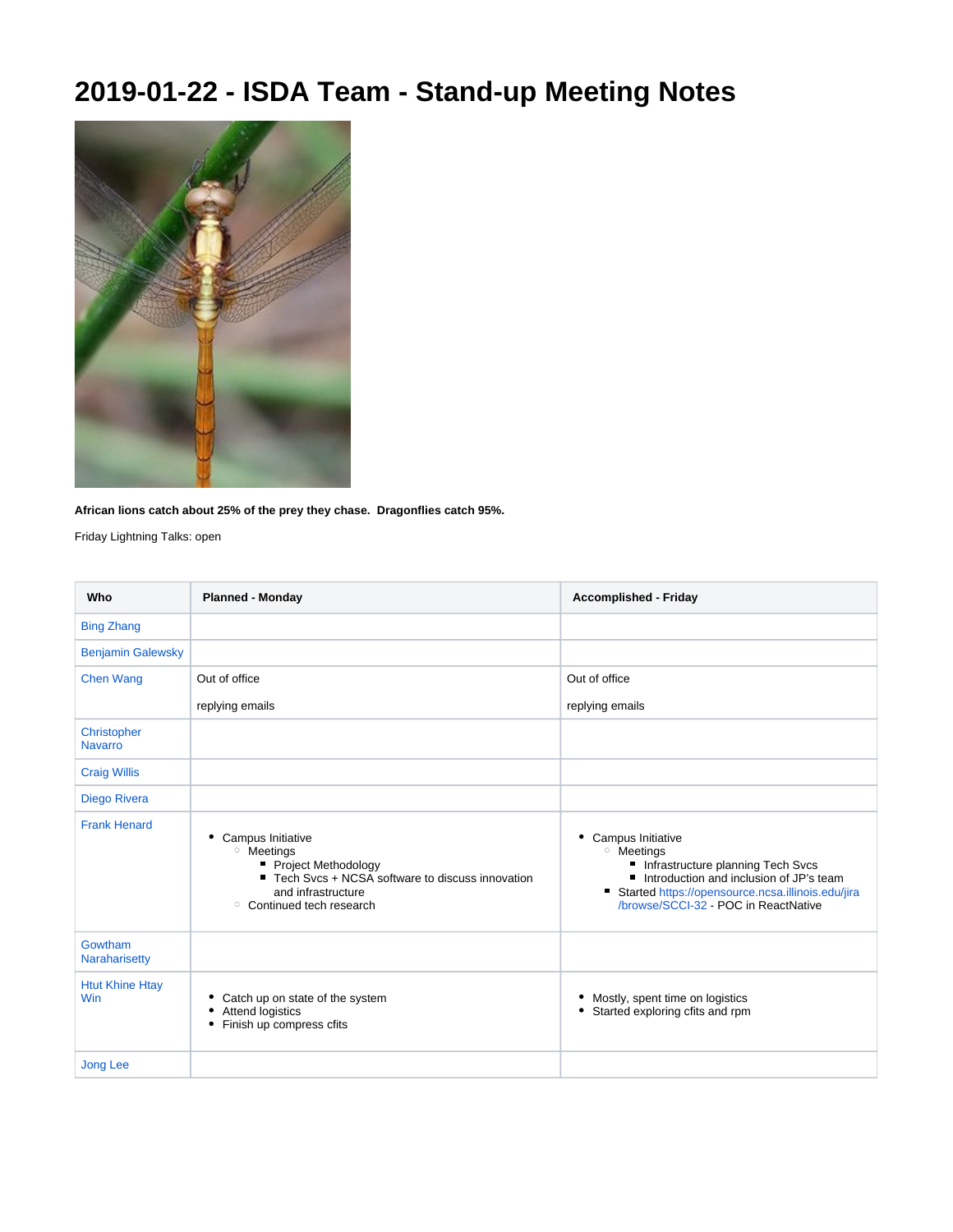| <b>Kenton McHenry</b>   | <b>NCSA Software</b><br>Arctic proposal<br>٠<br>EarthCube proposal<br>٠<br>SCCI organization<br>$\bullet$ HR                                                                                                                                                                                                                                                                                                                                                                                                                                                                        | • NCSA Software<br>• Arctic proposal<br>· SCCI organization<br>$\bullet$ HR                                                                                                                                                                                                                                                                                                                                                      |
|-------------------------|-------------------------------------------------------------------------------------------------------------------------------------------------------------------------------------------------------------------------------------------------------------------------------------------------------------------------------------------------------------------------------------------------------------------------------------------------------------------------------------------------------------------------------------------------------------------------------------|----------------------------------------------------------------------------------------------------------------------------------------------------------------------------------------------------------------------------------------------------------------------------------------------------------------------------------------------------------------------------------------------------------------------------------|
| Luigi Marini            | Geodashboard V3 PR reviews and release<br>Clowder PR reviews / finish up user key propagation<br>$\cdot$ HR<br>Deep Learning Speed Learning                                                                                                                                                                                                                                                                                                                                                                                                                                         | • Geodashboard V3 PR reviews and release<br>• Clowder PR reviews<br>$\cdot$ HR<br>Deep Learning Speed Learning                                                                                                                                                                                                                                                                                                                   |
| <b>Marcus Slavenas</b>  |                                                                                                                                                                                                                                                                                                                                                                                                                                                                                                                                                                                     |                                                                                                                                                                                                                                                                                                                                                                                                                                  |
| <b>Maxwell Burnette</b> |                                                                                                                                                                                                                                                                                                                                                                                                                                                                                                                                                                                     |                                                                                                                                                                                                                                                                                                                                                                                                                                  |
| <b>Michal Ondrejcek</b> | In-Core<br>• INCORE-617 add documentation to Pyincore<br>Farmdoc                                                                                                                                                                                                                                                                                                                                                                                                                                                                                                                    |                                                                                                                                                                                                                                                                                                                                                                                                                                  |
|                         | FD-113 - Jira project doesn't exist or you<br>٠<br>don't have permission to view it.<br>finish                                                                                                                                                                                                                                                                                                                                                                                                                                                                                      |                                                                                                                                                                                                                                                                                                                                                                                                                                  |
|                         | FD-114 - Jira project doesn't exist or you<br>٠<br>don't have permission to view it.                                                                                                                                                                                                                                                                                                                                                                                                                                                                                                |                                                                                                                                                                                                                                                                                                                                                                                                                                  |
|                         | FD-51 - Jira project doesn't exist or you<br>don't have permission to view it.                                                                                                                                                                                                                                                                                                                                                                                                                                                                                                      |                                                                                                                                                                                                                                                                                                                                                                                                                                  |
|                         | json output                                                                                                                                                                                                                                                                                                                                                                                                                                                                                                                                                                         |                                                                                                                                                                                                                                                                                                                                                                                                                                  |
|                         | <b>MDF</b><br>• describe 4Ceed Extractors, probably requires installing 4CeeD<br>somewhere                                                                                                                                                                                                                                                                                                                                                                                                                                                                                          |                                                                                                                                                                                                                                                                                                                                                                                                                                  |
| <b>Sara Lambert</b>     | • Industry<br><sup>o</sup> Continue collecting feedback for compressed metadata list<br>view<br>• WholeTale<br>$\circ$ Various fixed for Run > Files > External Data view<br>• Select Data modal needs to resync after submission<br>Right pane of Select Data modal should initially<br>display existing external data<br>Select Data modal should save selected datasets to<br>the tale.dataSet<br>Left pane of Select Data modal should display WT<br>Catalog, not user's Data folder<br>Update Select Data modal to manipulate tale.<br>dataSet instead of tale. involatileData | • Industry<br><sup>o</sup> Finished first-pass at compressed metadata list<br>view<br>• WholeTale<br><sup>o</sup> Fixed failing tests in PR for restart endpoint<br>(PUT `/instance/:id`)<br>• Checks still failing due to decreased<br>coverage<br>Need to add new "failure" test case(s)<br>п<br>NOTE: Related gwvolman PR has already<br>been merged<br><sup>o</sup> Submitted PR for fixes to Run > Files > External<br>Data |